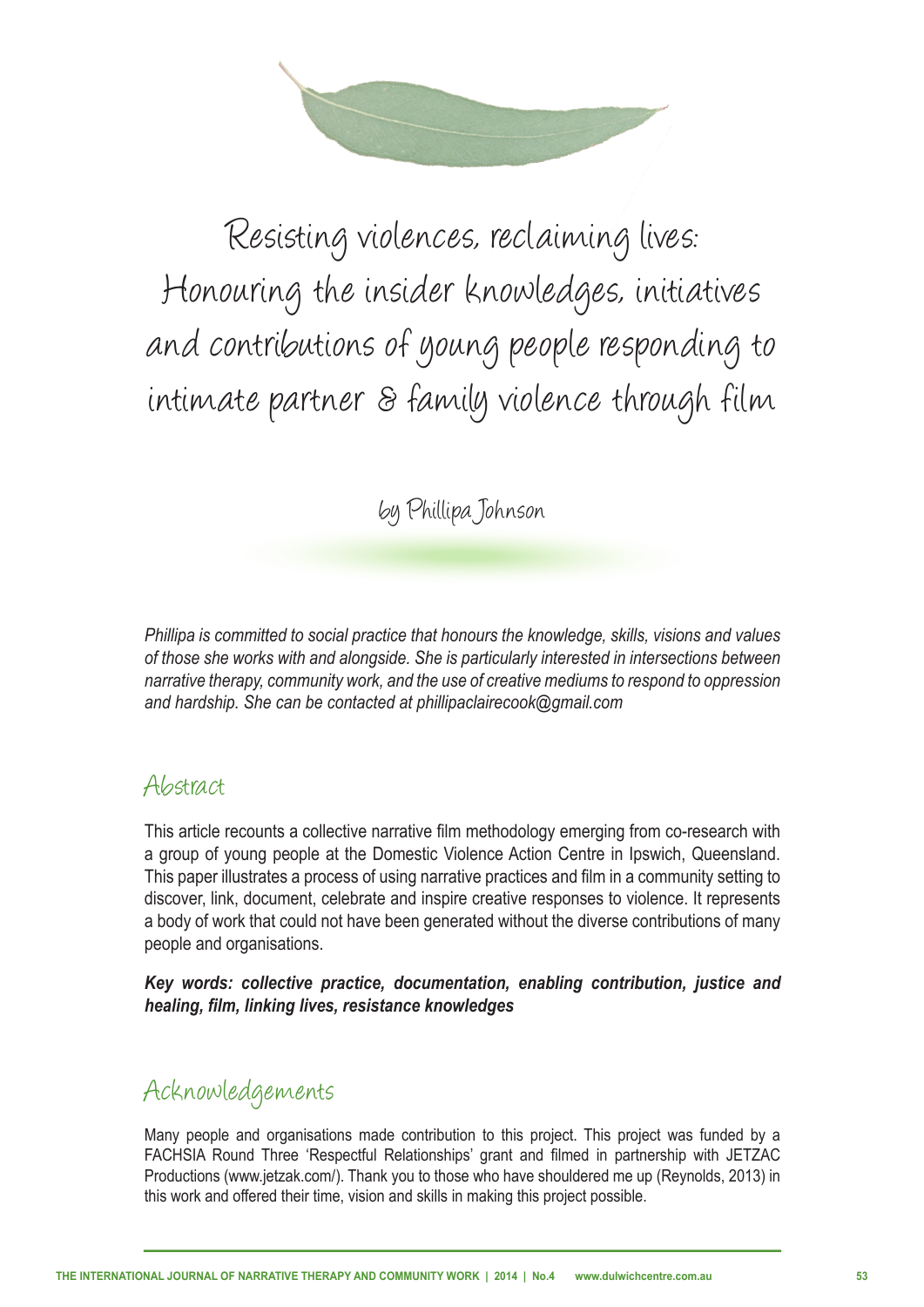#### Introduction

This is a story with many histories, many paths, and many futures. Its seeds stretch back into feminist movement (hooks, 2000), the herstory of the Domestic Violence Action Centre in Ipswich, the offerings of narrative practices and of course its participants' own unique journeys. Its form began to emerge through a series of workshops and conversations in which I was struck by the rich wisdom, skills and knowledge that young people, in the community of Ipswich, were using to resist domestic and family violence and to reclaim their lives from its effects. This article will present a fragment of this story across a period of ten months with five young people, two creative flmmakers and myself as main protagonists. The project ultimately came to be comprised of a series of interconnected phases that weaved through individual conversations, group conversations, flm-making workshops, film screenings, and the development of a blog.

Across this article I will canvas the ways in which I employed and adapted narrative practices to generate double-story development in individual conversations, group conversations, and in collective documentation. On embarking on this journey it was and still is now my hope, as Sharon Welch contends, that this is 'participation in a communal work, laying the groundwork for the creative response of people in the present and in the future' (Welch, 1990, p. 75). That it might 'provide partial resolutions and the inspiration and conditions for further partial resolution by others' (Welch, 1990, p. 75). It is my sense that the use of narrative practices in this context has 'enabled ideas of how to counteract the problem to be generated from the community itself rather than be imposed from the outside' (Sliep, 1996, p. 155). This seems especially signifcant in a human services industry that is deeply influenced by ideas of client and community deficit, and relies heavily on 'professional expertise' for solutions and responses.

#### Context and community

Thalia was silent. When I met frst her at her local high school she had made a commitment to remain mute all day as a symbolic act in acknowledgement of the silencing that young people who identify as Lesbian, Gay, Bisexual, Transgender, Intersex and Queer, experience. She let me know later that I had made keeping this commitment particularly hard, as we were hosting conversations with her class on topics she said she was almost irresistibly drawn into having verbally. As a community educator employed with a local domestic violence service, these were conversations about relationships, sexual ethics, and gender injustices. Thalia wrote furiously on a little notepad from 9am to 3pm, communicating her thoughts

and responses to the themes of discussion. Witnessing this extraordinary act, in which she so skillfully navigated resistance to multiple and intersecting oppressions and contributed to the dialogue even through a vow of silence, I began thinking in new ways about the creative and powerful stories I had heard from young people in responding to violences and in creating preferred visions of themselves, relationships and communities.

It got me wondering … how many other young people were speaking about these issues in ways that required a different kind of listening to be heard? What might it mean to discover, document and celebrate these sorts of voices and acts? What difference might it make to young people to know they are not alone in these sorts of hopes, intentions and endeavours? What sort of healing might become available for the injustices young people have suffered? What sort of further actions and social movements might this make possible? What effects might this have on the infuence that violence has over our communities?

# Experimenting and adapting

Using community members' stories and experience as the foundation for theory and practice (Horton & Freire, 1990; Ledwith, 2011) in my community development work, incidents of this kind were crucial sparks in igniting my experimentation and adaption of narrative practices. In refecting upon the process of developing this innovation project, Kuhn's contention that 'discoveries come about through prepared minds bumping into accidents' (Kuhn, 1962, in Epston, 2013, p. 3) became highly resonant for me. A host of narrative literatures and histories of innovation alongside many accidents and mishaps came to shape and infuence the construction of my own forms of practice. These infuences represent a mix too vast to canvas here, so I have chosen just four of those most centrally relevant to my development process to discuss. These include:

- a) Collective Narrative Practice (Denborough, 2008)
- b) Creative Interventions & the STOP storytelling project (Kim, 2007)
- c) Bush Adventure Therapy (Knowles, 2013)
- d) Attending to Responses as well as Effects (Yuen, 2009)

# Collective narrative practice – 'healing & justice'

Working in a community development and education (Westoby & Dowling, 2009; Westoby & Schevellar, 2012)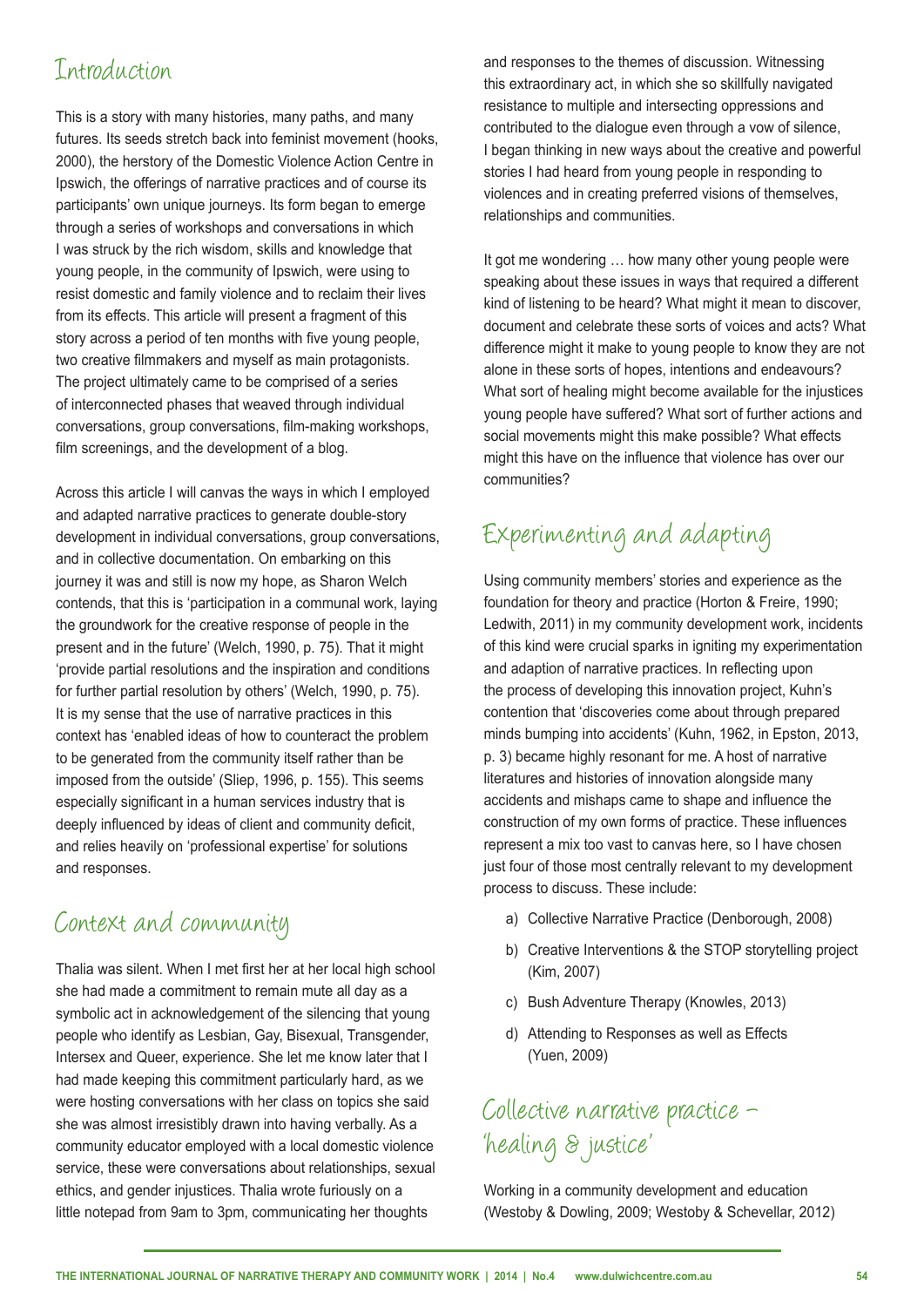context at a feminist domestic violence service, I have been keenly interested in ways of working with communities towards the pursuit of social movement towards gender justice. Meeting with people who have experienced significant sorrow and have a profound wish to contribute to others going through similar times, I was hooked by the invitation from collective narrative practices to work in ways that might attend to both healing and justice (Denborough, 2008). Particularly resonant was the question, 'How can we receive these stories and engage with them in ways that not only alleviate individual sorrow, but also enable and sustain local social action to address the broader injustices, violence and abuses in our varying contexts?' (Denborough, 2008, p. 192). It was this question that provided the underpinning to develop my practice innovation. This dual purpose has woven its way through each attempt, mishap and success of the project. Guided by the scaffold outlined by Denborough (2008) I experimented with ways of:

- • Discovering and describing the responses people have made to experiences of domestic and family violence
- Individually and collectively documenting their skills, knowledge and wisdom in these responses
- Engaging creative practices in doing so through making and re-making local folk culture
- Convening performances, ceremonies and celebrations around which people experience preferred self and collective identities
- Finding ways for these skills, knowledges and wisdoms to contribute to others experiencing hard times

In doing so, it was my hope that we might 'establish a context that brings the knowledges of life and skills of living of community members to the fore in addressing shared concerns and predicaments, and in subsequent community action' (White, 2003, p. 28), thus generating together 'local, meaningful, resonant, sustainable, social action or social contributions' (Denborough, 2008, p. 192).

#### Creative Interventions - 'Story telling as contribution'

The work of Creative Interventions (2014) and their invitation to envision 'communities as spaces of possibility' (Kim, 2007, p. 35) also signifcantly nourished the conditions out of which my project emerged. These narrative practices had me wondering, if 'stories of courageous acts of everyday people can be collected in one place, documented, analysed and then turned back to our communities, what further community interventions will be inspired' (Kim, 2007, p. 38)? My practice

innovation is an attempt to adapt these practices (STOP, 2014) to fit my local communities and build on a heritage of linking 'struggles for personal transformation and healing with struggles for social justice' (INCITE!, 2001). Doing so has revealed the signifcant wisdoms, ways and knowledges of everyday people in responding to and taking action about oppressions and violences in our communities. After all, it is 'those closest to and impacted by violence who have the greatest motivation to end that violence' (Kim, 2007, p. 37).

# Bush Adventure Therapy – Journeys into new territories

Whilst this project was conducted in urban settings and we did not take a literal expedition, there were many aspects of our project that drew upon the invitation to embark on a journey with 'a sense and an intention for exploration, fun, challenge, camaraderie, intrigue and surprise – with a pen, a camera and some paper' (Knowles, 2013, p. 40). Embracing the idea of hosting some form of adventure in which the 'potential for people to experientially author preferred stories' (Knowles, 2013, p. 40) was present, we crafted a flm-making journey that provided a 'newness and remoteness from the physically known and familiar territories of life' (Knowles, 2013, p. 40). On completion, all of the young people involved refected on the adventure with words such as, 'I have never done anything like this before', and 'This was a completely new experience'. As such, this project seems to resonate strongly with an ethic present in Bush Adventure practice in creating 'environments where young people can act out a preferred self. It is a place where we can create a good news story that can then contribute to the discovery of other good news stories' (Knowles, 2013, p. 47).

#### Attending to responses – The power of the small

In weaving these practices together, I attempted to tightly lace them with an ethic of paying attention to responses made in the face of violence by young people. As Yuen (2009) contends, 'although physically not visible, a gesture, mental escape, determined thought or memory, or purposeful blank face, is nonetheless doing something. The smallest of responses when attributed with signifcance can ripple in ways we could never predict' (p. 7). In this intention I employed double listening (Denborough, Freedman & White, 2008; White, 2006) in orienting my ears to both the stories of trauma and hardship young people have endured, as well as what they have tried to protect, hold dear, or stand for in life.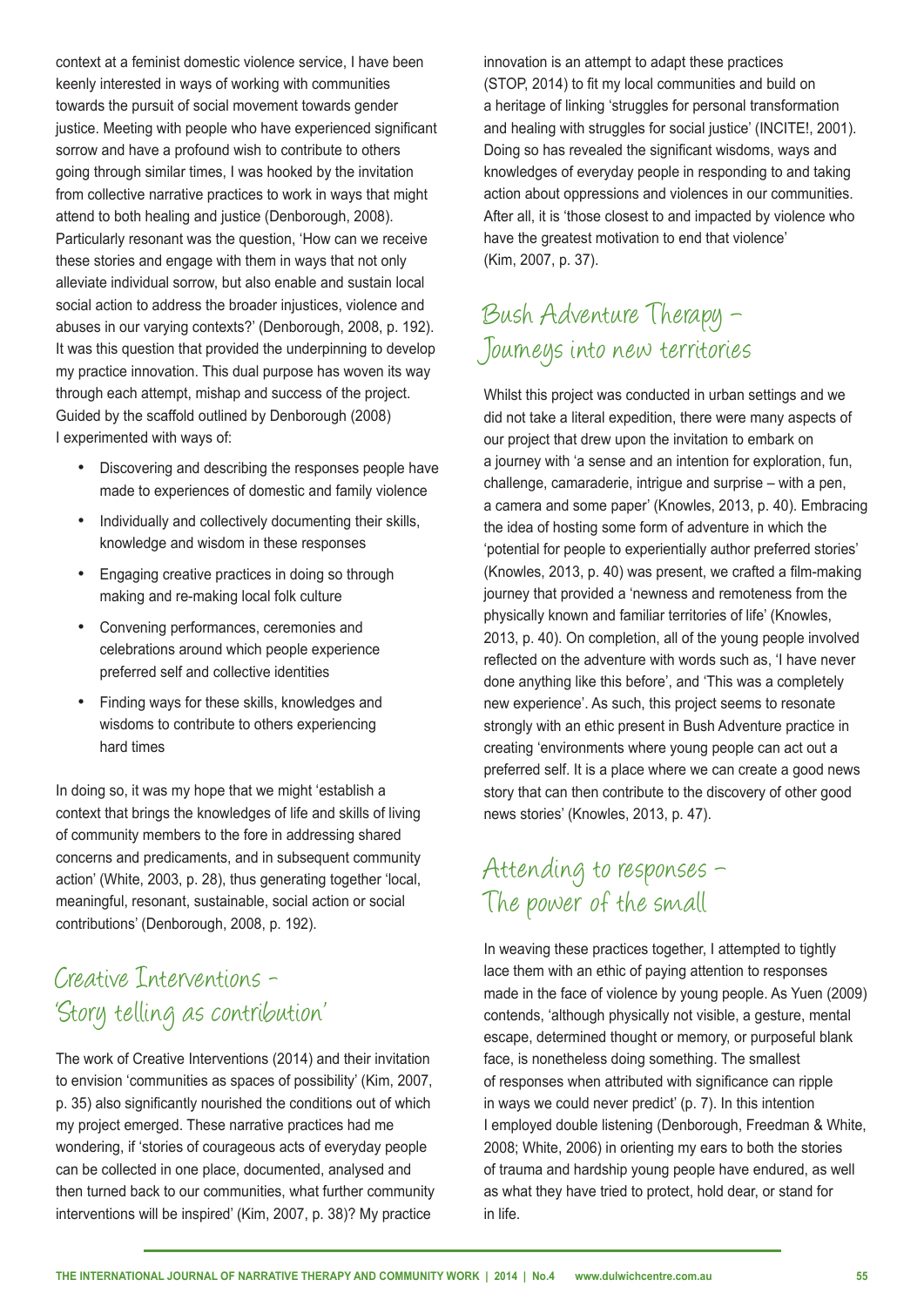#### Many maps - Many histories

*Subversive historiography connects oppositional practices from the past and forms of resistance in the present, thus creating spaces of possibility where the future can be imagined differently – imagined in such a way that we can witness ourselves dreaming, moving forward and beyond the limits of confnes of fxed locations.* (bell hooks, 1995, p. 151)

While this project has not been a linear, clean or straightforward process, it did fundamentally begin with a series of individual conversations. Each of these conversations emerged from very different contexts and requests. In order to demonstrate how I used narrative practices to externalise the problems that each person came with, name the dominant stories, trace and articulate their effects whilst also generating rich description of alternative stories, I will share some small discussion of two individual conversations here. It was my intention that these conversations might be 'a social collaboration that assists people to traverse the space between what is known and familiar to them, and what might be possible for them to know about their lives and identities' (White, 2007, p. 269). This feature of my practice innovation provided the foundation upon which each of the following phases was established.

# Walking with Gandalf - Discovering neglected knowledges and migrations of identity

Surprisingly, some of the discoveries I made throughout this project are related to Zombies. These Zombies showed up when I asked Scott about what had him interested in meeting up with me in relation to a creative project loosely described as investigating and responding to 'relationships of power, gender, and violence' (Denborough, 1996, p. 103). They appeared as Scott replied to my questions, 'What was it about this invitation to meet up today that sparked your curiosity? Got you interested in coming along?' I must admit that these zombies weren't wandering down the street towards us and we weren't ready to put our apocalyptic plans into action just yet. They became present in our conversation as Scott began to share how much he loved playing Zombies, making backyard movies of Zombies, and how his involvement in this project to respond to violence was really just an endeavor to achieve this. Having been faced with the walking dead as I took my frst steps into this unknown territory, I was sure that I could almost hear some familiar voices crying out, 'I told you so! How can you trust the community to respond, they just don't have the knowledge, or the will! Leave it to us professionals.' I resisted these ideas with the contention that

those voices are a part of the co-option of the anti-violence movement. As Suzanne Pharr (2004) notes, one way in which this has occurred is that 'we started seeing survivors as clients who simply required services rather than also as potential organisers on their own behalf' (in Smith, 2010, p. 269).

I am grateful for this encouragement, for it was from these beginnings with Zombies that Scott and I explored together re-authoring paths that came to more richly story some of his precious values, skills, knowledges, histories of survival, and responses to family violence. Introducing the journey metaphor (White, 2007) I asked, 'Scott, do you have some sense of this journey metaphor?' Scott said yes, he did. In fact, he knew of a very important journey in 'Middle Earth' (Tolkien, 1979) where there was a battle between two wizards, Saruman and Gandalf. Through a series of investigative questions, we traced the landscapes of action of the wizards Gandalf and Saruman (Tolkien, 1979), and Scott put forward his guesses of what this said about their landscapes of identity. Scott talked about Saruman's actions as infuenced by the 'ring' and its 'power, which corrupts his mind' that resulted in him 'throwing away his honour'. In contrast, Gandalf 'doesn't dare to even touch the ring, because he knows its power would come through him, he might go on a rampage, and if he went on a rampage in the shire he would never forgive himself'. Enquiring as to why Gandalf wouldn't forgive himself, Scott replied that this was because 'he had been exposed to so much hate and he treasured the shire'.

It was my sense that Scott's ascriptions of value and meaning to the actions of these wizards, and his evaluations and justifications of their choices, were leading us closer to what was absent but implicit in Scott's own histories, values, intentions, purposes, and dreams. Tentatively, I said to Scott that the story he was sharing with me got me wondering about other stories where power had seemed to 'corrupt minds' and cause 'rampages', and perhaps this was connected in some way to our hope of investigating relationships and violence? Scott enthusiastically agreed with this. I mentioned that I had a short video, which some other young folks had made as they investigated power, gender and violence, and perhaps this might be relevant to our discussion. Scott agreed. It was after all in the shape of a film!

I invited Scott to experiment with the four outsider-witness categories of inquiry (White, 2007) as we watched the flm. Through this outsider-witness process, Scott said that it had him thinking that he had an 'ability to empathise' because he had been through domestic violence himself. Double-listening had me on the lookout for other skills and abilities that might show up, and we discovered the 'Skill of Independence'.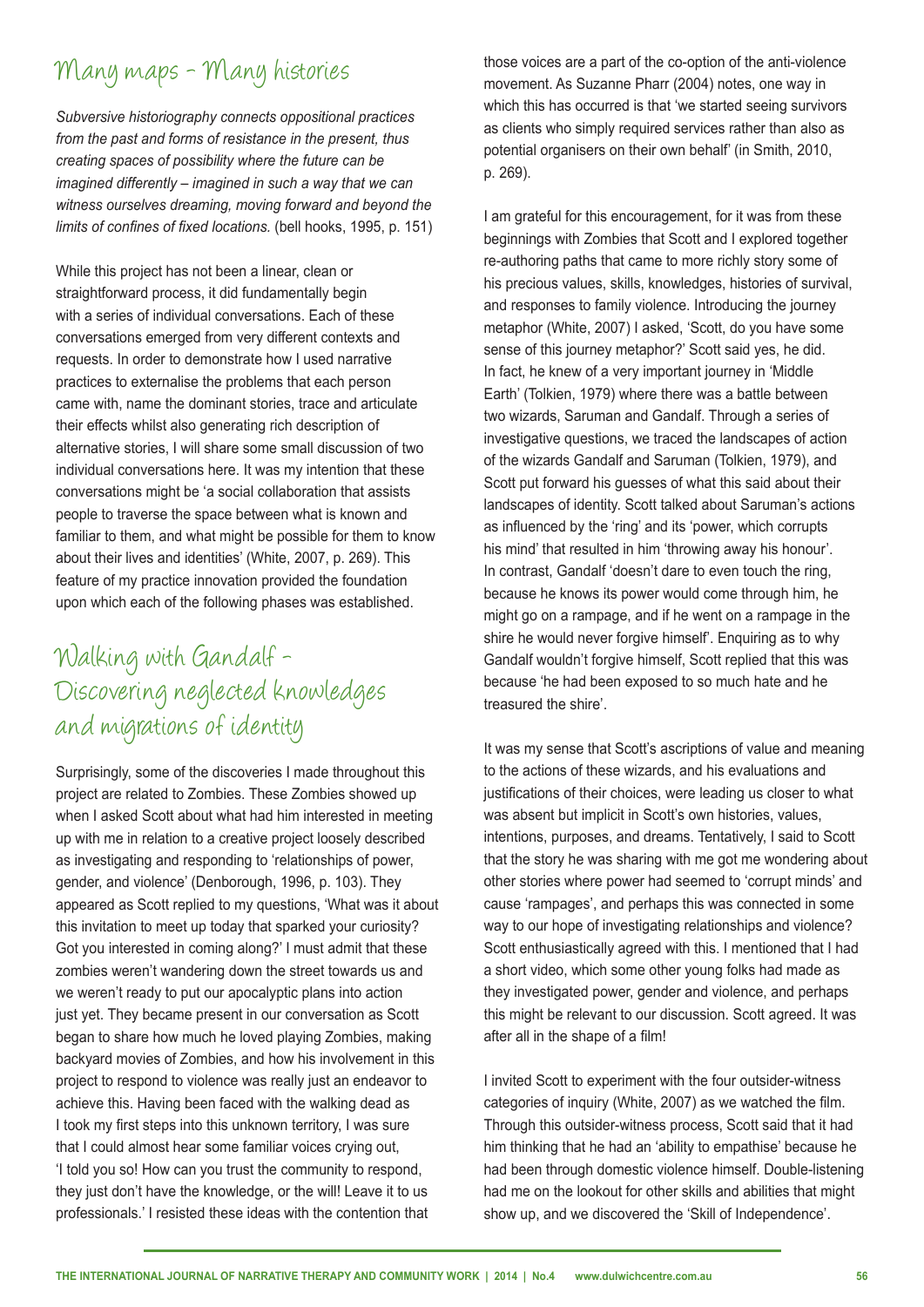Hoping to externalise this skill further, I asked what colour, textures or images came to mind when Scott thought about this skill. It was then that we discovered that 'Independence' was actually like armour! Suddenly, we were back into middleearth territories, with a host of characters to witness and join with Scott in the development of his preferred identity. Asking Scott about the purpose he thought this armour served, he said it is because he is 'striving to be the hero rather than the villain I was destined to be'. Scott said, 'I could have been corrupted by the power and hate like Saruman, but instead I found my Shire, my Nan. And then I ranked up a level, I replaced the hate with love, honour and safety, with the will to be what he (Dad) isn't'. These rich phrases and imagery were captured quickly in my notebook, and I asked Scott if it would be all right to come back to them in our future creative meetings. As I read them back to him to check their accuracy, Scott said he might even put them on a coffee mug before then anyway!

## Nanna's and neighbours – Tracing and archiving individual and community skills

Having frst met Emily three years ago at a local high school presentation, she let me know that she would be interested in volunteering for my organisation. As I thought about the creative project underway, Emily sprung to mind as having spoken of a similar passion and hopes. I gave her a call and we set up a time for smoothies at our local café. During this conversation, Emily and I traversed territory where she spoke about the effects of physical violence as sadness, depression, feeling alone, and bruises. Emily spoke about how these effects can 'act as a barrier that stops us doing what we love', 'not wanting to go outside', and 'pushing others away'. As we explored the problem story of family violence, I became interested in Emily's responses to this problem and its effects. I asked Emily if there were any times when physical abuse might have been less around or anything that Emily knew of that had helped her. Emily traced back to a time when her neighbours had let her and her brother come over when the police arrived because of her step-dad's violence. Emily spoke about how this had made her feel 'protected, because other people cared'. Emily spoke about how 'getting to know your neighbours and really caring for one another can make a difference' and can make someone suffering the effects of violence feel good. She spoke about 'how just one person can make a difference'. Looking to more richly fll out this emerging story and detail the knowledge and skills implicit in these phrases, I asked Emily to imagine that another young girl, a little younger than her, was sitting with us (Johnson, 2010, p. 12). This young girl is experiencing family violence and is looking for a supportive neighbour to help her feel more protected. What should she look for? What is important to know? How did Emily do it? The following list describes some of the emerging themes.

#### **Tips for people looking for neighbours who can help you feel protected:**

- These neighbours might give off a friendly vibe
- We recommend that you be observant of their household – if there is screaming and drinking they might not be the neighbour you are looking for
- If they want to get to know you a bit more that's a good sign
- Sometimes they might deliver gifts of goodness like marmalade – these things can lift your mood
- Don't worry about whether they are wealthy or poor
- Sometimes people who have walked the road of adversity are very helpful, it makes it easier for them to help people

This final point was a poignant reminder of Gatensky's contention that 'it's gonna be the very same people that have gone through that process themselves, they are the most powerful helpers… those are the people that need an opportunity… they need to be heard… given a little responsibility, it's amazing what these people can do' (in Denborough, 1996, p. 199).

Following this discussion, we speculated that there might be neighbours out there who want to be a support to people experiencing family violence, but are unsure how. Emily then spoke about some of the qualities that her neighbours had and how this was helpful. From this we generated the following list:

**Tips for neighbours who want to support people suffering family violence and help them feel protected:** 

- Be observant
- Just being there for the person is a big thing
- Provide them with reassurance that somebody cares
- Try stepping out of your comfort zone into the journey of bravery towards them
- Try going on this journey by knowing that you can make a difference and can be part of someone's support network

As Emily shared her advice for future petitioners, I became interested in how she had come to these knowledges and skills. We wondered together if there had been other times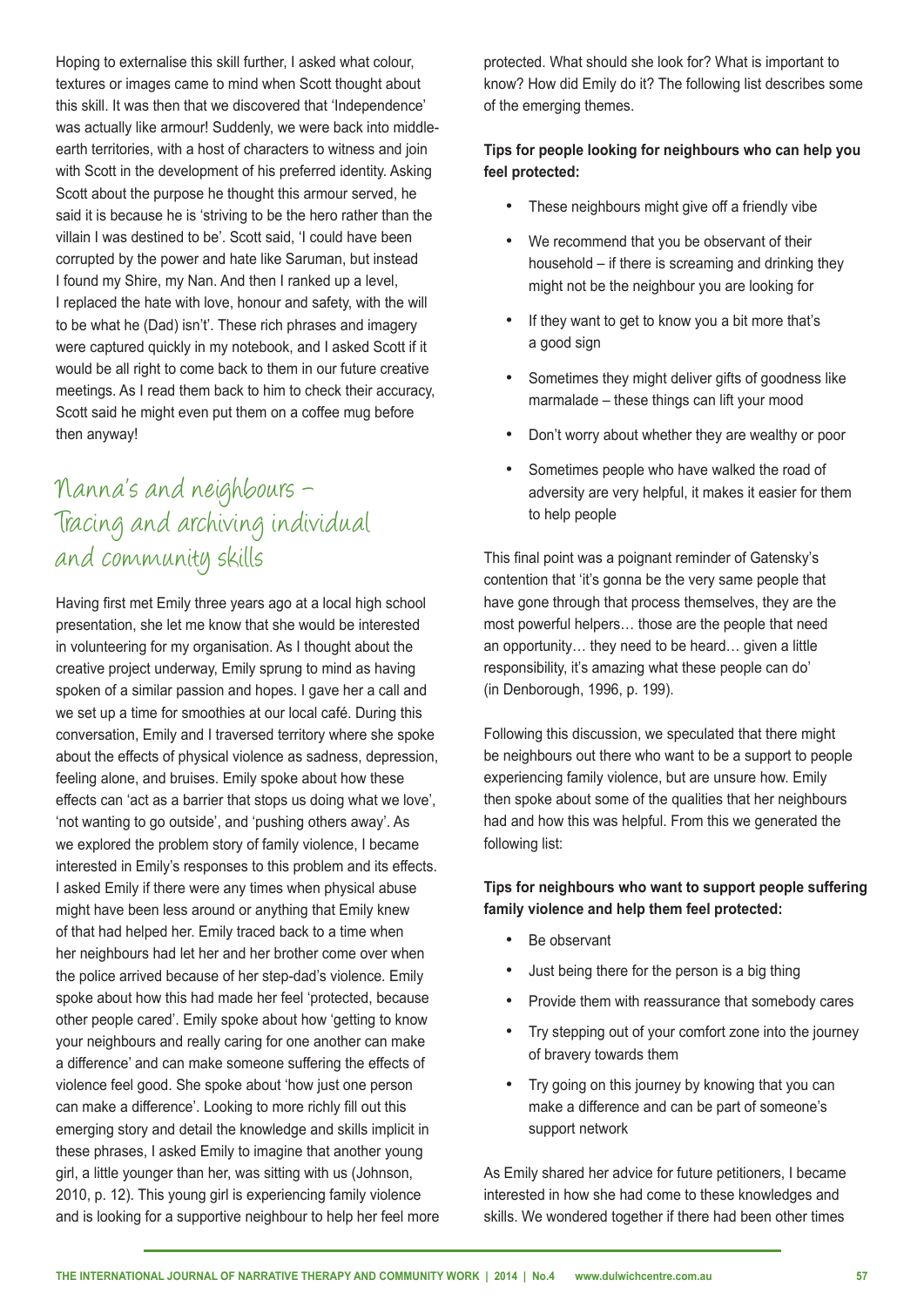she had experienced a sense of someone being there for her that had helped her recognise and accept the neighbour's support. Emily traced back to times which included 'intentional caring' acts from her Nanna, such as dicing up watermelon, bringing her ice creams, and asking her how things were at home. As this second story of her Nanna being there for her during tough times grew, Emily made a connection with these acts and acts from neighbours supporting her through family violence who used to bring her marmalade. I asked Emily what it was like to think that neighbours and her Nanna had been on the lookout for her during these times. Emily seemed to light up and began drawing connections between these two experiences and expressing a sense of expanding support network. I asked her, 'Is this connection and these ideas you have been talking about new to you? Or have you thought about them before?' She replied, 'They are new! It's crazy, it's like there are these ideas in the back of my head that shoot off like shooting stars when they get sparked!' This seemed like important feedback as to sparks that narrative questions can provide.

# Linking lives, co-research and enabling contribution

*At the point of encounter, there are neither utter ignoramuses nor perfect sages; there are only people who are attempting together, to learn more than they now know*. (Freire, 2011, p. 90)

As 'ideas of self and life are continuously negotiated through the communities, experiences and constructs we live amongst' (White, 2004, in Handsaker, 2012, p. 4), I then became interested in hosting a space where young people I had been meeting with could join together. We began a series of workshops to research the problems and effects of domestic violence as well as to discover, link, document, celebrate and inspire creative responses to reclaim lives and communities from its grip. During these meetings, we grappled together with the ongoing effects of violence, invitations into frustration and hopelessness, as well as savoured moments of enthusiasm, shared values, hopes, dreams, and the pleasure of being together. Over five workshops we used a synthesis of community development practices and collective narrative practices from which a range of experiences and creative material emerged.

# Joining together

Having notes from my prior individual conversations provided me with the exact words of each young person and a scaffold of some of their hopes, dreams, values, and intentions. This was a crucial aspect of the innovation and enabled me to

ask much more resonant questions, link experiences, and provide space for acknowledgements in these meetings that I might otherwise have missed. In particular, I was hoping in facilitating such a meeting that young people's 'lives might become joined with a shared sense of values, beliefs, purposes and commitments' and 'by actively taking these issues out of the private sphere, a sense of collective action can be made possible' (Handsaker, 2012, p. 4). I hoped that these acts would move young people and my organisation towards an appreciation of the diverse skills, knowledges and capacities of those most affected by the issues and away from the centralisation of professional services. Additionally, this act seemed to open space for young people to research their own problems and construct their own knowledge.

#### Discourses and tactics

In beginning our research we frst took time to analyse the context of gender construction and the history and infuence of men's culture on domestic and family violence. In doing so, we explored and examined the words, messages and ideas that young people have been exposed to in relation to their performance of gender and relationships. This provided an important feminist foundation for the context in which domestic and family violence was situated in our research endeavours. Additionally, the discussion was framed with reference to Jenkins' (1999) work as naming problems of domestic violence as 'tactics' that invite people, predominantly men, to use them in their lives and relationships. This way, we externalised problems of domestic and family violence without diminishing the responsibility we each have in choosing whether to use them in our lives or to take action to resign from their service.

#### Co-research & storyboarding

When we began to research the various tactics of domestic and family violence, I came to employ a storyboarding methodology developed somewhat by accident! Emerging as I found myself concerned that power in the room might be accruing to me in ways that could have young people experiencing limits on what they felt they could express and contribute, I experimented with taking the focus off myself and onto the whiteboard by drawing up four wide boxes. As we were now all configured alongside each other and looking to the whiteboard, a sense of co-research and joint investigation seemed to enter the room more fully. The whiteboard looked a little like this, but ultimately came to be full of colourful and sometimes very hard to read scrawlings!

While in the written word this storyboarding might seem quite tidy, I want to assure you that there were many moments of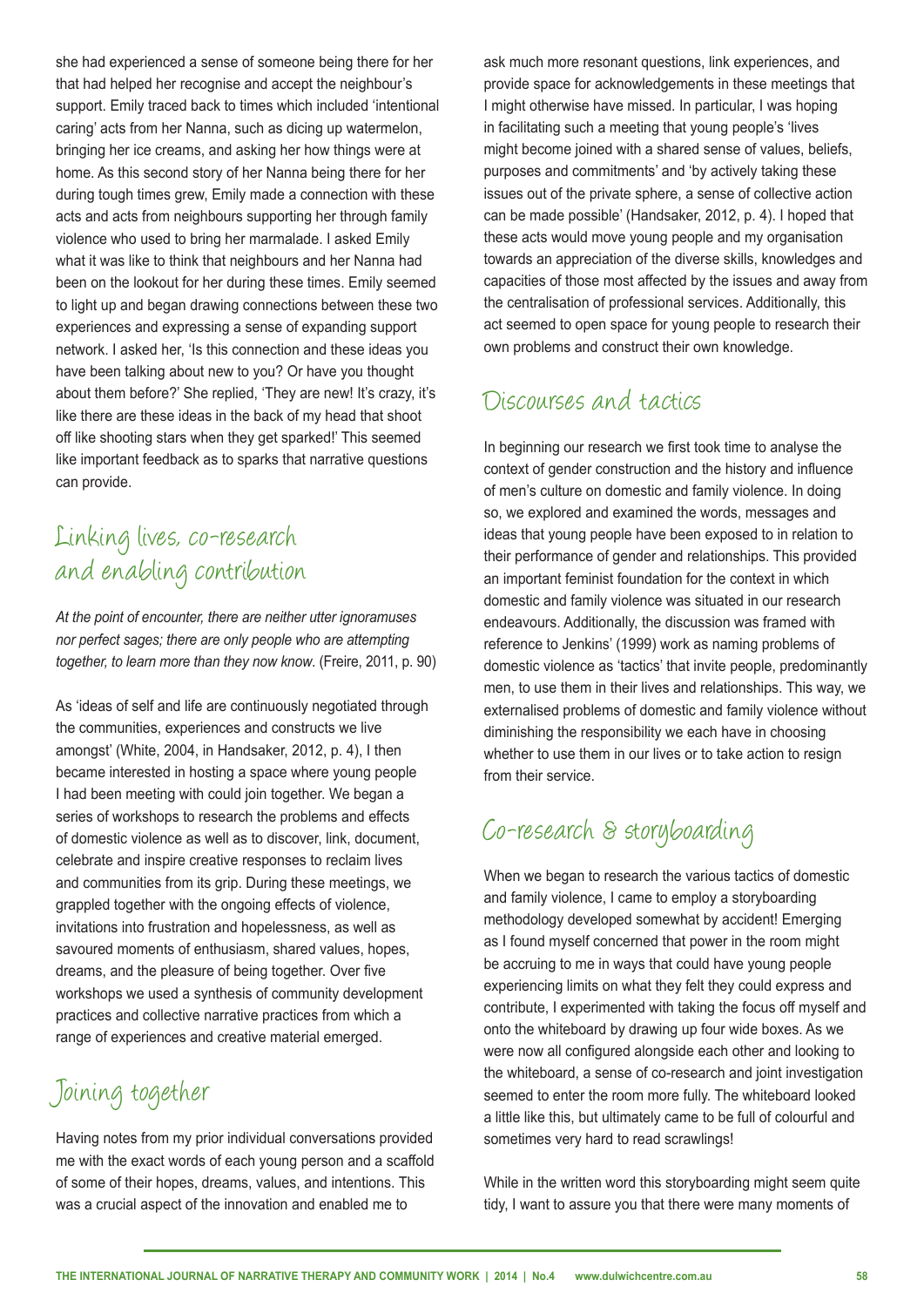

clumsy questions, rowdy diversions, and general mayhem. These were not linear conversations and we at times moved back and forth from each question and from each tactic being researched. Much of our time together was spent surrounded with reams of butcher's paper, cushions strewn everywhere, and hot chocolates. Nonetheless, through this unwieldy path we were able to generate an externalisation of four tactics of domestic and family violence, acknowledge and trace their effects, and assist young people to identify special skills, knowledges, purposes, commitments, hopes and dreams they have and keep close to in responding to hard times and tricky tactics.

The tactics that we investigated included verbal abuse, pressure to measure up to stereotypes of being a man, physical abuse, and social abuse, as the most pressing and important problems to the group to tell at this time. There were many other stories, skills and wisdom that emerged through these conversations that were not able to be included in the collective narrative flm, but were captured through other mediums to provide supporting documentation or as personal signposts. At the end of our first workshop together, the group decided to embark on this creative flm adventure with a spirit of activism to collaborate on a project to 'inspire something different' and make movement towards their desire to be able to say 'I'm from Ipswich!'

# Investigating the 'Chain of Distressing Words' and re-claiming preferred identities

As we began to brainstorm the questions on our whiteboard, the group spoke about the tactic of 'verbal abuse' as words

that tell you that you are 'ugly, fat, stupid, dumb, pathetic, shameful, a disgrace, worthless, and a slut'. Through externalising questions, this tactic came to be called the 'Chain of Distressing Words'. In the past, this tactic had the effect of making members of the group feel ashamed and carrying a sense of 'diminished potential'. Scott talked about this tactic causing an 'incapability of embracing inner beauty'. On further enquiry with the use of the question, 'How does this problem affect how you see yourself?', Gabriel answered that it 'can take away your vision of yourself'. Attempting to negotiate an experience-near and particular description of this problem, I continued to research this tactic by asking, 'Gabriel, what image or mental picture comes to mind when you think about this problem taking away your vision of yourself?' Gabriel responded that it was an image of looking into a mirror, surrounded by a haze of the distressing words. This evocative description of the problem resounded with silence in our little group for a moment before other members began to echo an experience of connection with the image of the mirror and the terrible weight of seeing yourself in ways that are shameful.

Taking a moment to acknowledge the heaviness of this tactic seemed important in order to honour the signifcance it had in our group. In doing so, I noticed a sense of frustration with this tactic through facial expressions and tones of voice. This got me wondering if there were hopes and values in their lives that were absent but implicit (Geertz, 1973; White, 2000, 2004) in these discussions. As we took our next storyboarding steps and wondered together 'Are these things okay with you?, Where do you stand on these effects?', a resounding and collective defance was expressed. From here I began to engage in re-authoring questions such as, 'Gabriel, could you tell us about a time where you might have resisted this tactic? What were some of the things that you might have done?' Gabriel replied that she has a set of cardboard sayings lining her hallway, one of which says 'It's my story, I'm holding the pen'. Gabriel said that she sometimes tells herself this when these words are around, while remembering 'not everybody thinks that way about me'.

Whilst Gabriel's insider knowledges were at the fore of responding to this tactic, this was a collaborative discussion, bringing together diverse experiences that held a common thread. The group spoke about how they felt it becomes more possible to pursue a path of 'embracing your inner sense of beautiful' through a number of skills and knowledges named, and this path is one which holds 'hope, strength and reassurance'. I asked Gabriel what image might accompany this skill of saying, 'It's my story, I'm holding the pen', and she spoke about writing on the mirror the word 'Beautiful' in lipstick. She saw this action as making the 'Chain of Distressing Words' fade away.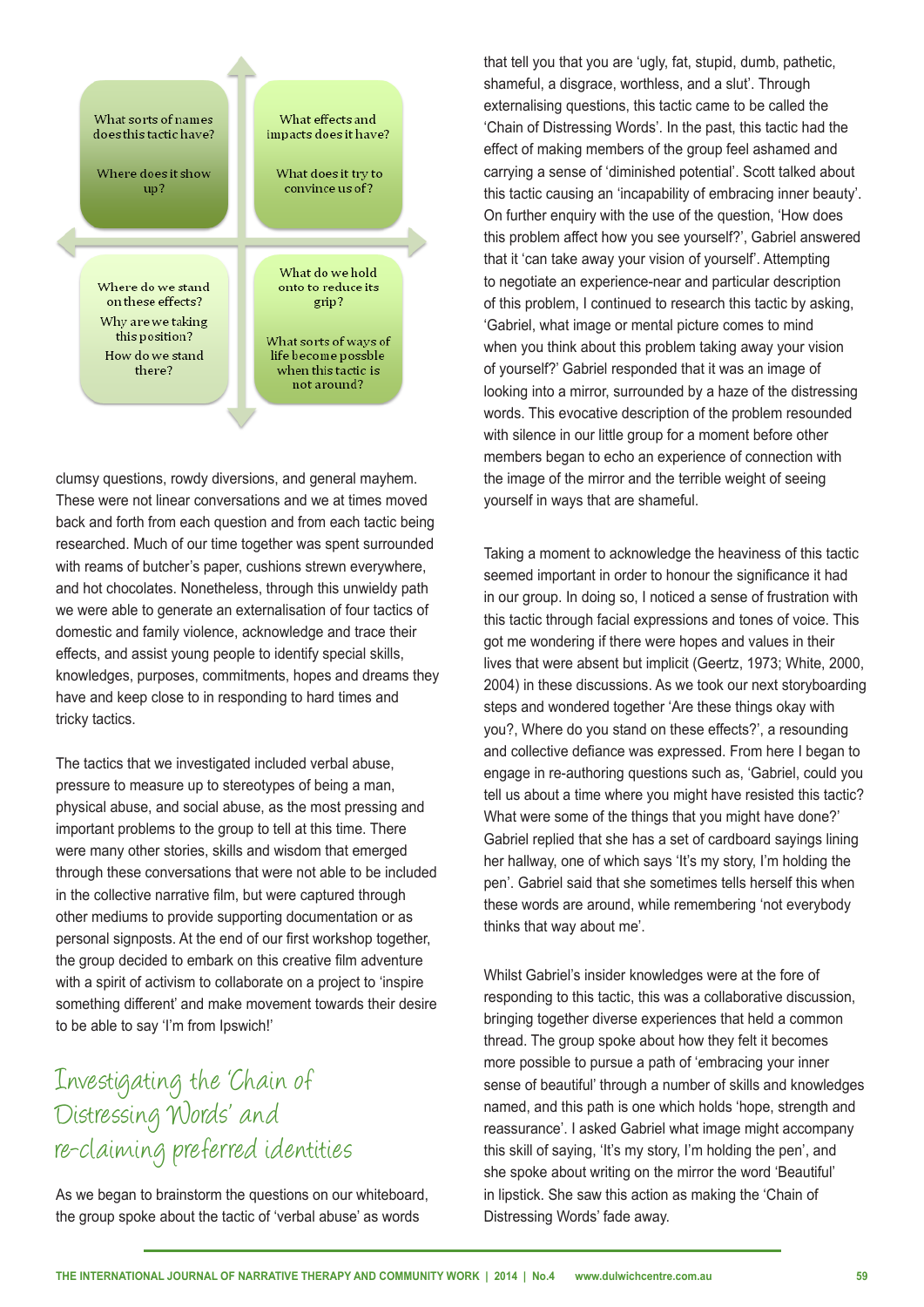There were so many choices to make at these cross-roads. I wanted to know about histories, other people who wouldn't be surprised to know of these skills, and what steps this might make possible for the future. However, I chose to prioritise the pre-negotiated mandate of assisting us to collect stories to tell through flm in order to contribute to social action towards ending domestic violence. As such, we began to write down and imagine how this conversation might find a new expression through flm.

## Researching male stereotypes and choosing preferred masculinities

In these co-research workshops I wanted to ensure that 'the object of investigation is not persons (as if they were anatomical fragments) but rather the thought-language with which men and women refer to reality' (Freire, 2007, p. 97). In doing so, it was vital to investigate the specific vocabulary that gender construction was utilising in our local communities to have young men recruited into controlling and abusive ways of life. It seemed critical to go beyond general languages and locate the specifc, resonant and locally grown themes that are employed by dominant male cultures in Ipswich.

Having spoken previously with Scott about powerful invitations from male culture to act with violence and entitlement, I invited him to share with us some of the messages he had received from school, friends, and our local culture. Amongst ideas such as 'man up' and 'man or mouse', the idea of 'sandwiches' brought much laughter and a caucusing of voices. This is something I have heard in nearly every school in Ipswich, and has many variations aimed at young women including 'make me a sandwich', 'get in the kitchen and make me a sandwich', and is often completed with the word 'bitch'. Upon using the whiteboard questions, we identifed that no-one in our group was okay with the effects this has on individuals, families, and communities. In particular, they named effects such as restricting boys' ways of caring, and boxing women into the kitchen. Wondering out loud to the group, I asked, 'If you are against these messages of stereotypical masculinity, what does it mean you are standing for?' In response, we discovered that this group has hopes for people to be able to act outside prescribed norms of gender and experiment with more equal ways of being in relationships.

I was also conscious of the alternative story Scott had shared with me in our previous conversations of how he was now walking and standing for an alternative story of 'love, honour and safety'. With Scott's permission, I read out some of his words that I had archived in my notebook. Through outsiderwitness questions (White, 2002), the group identifed that they felt connected to a different ethic of life that could be called 'The Respect of Treasuring your Loved Ones'. With this rich detail, we collaboratively embarked on re-telling its story through our script.

# Investigating physical violence and the knowledge of the power in community support

At this point in our co-research we had seemed to develop a rhythm to our storytelling method. This was helpful in maintaining momentum as new young members had joined us as creative consultants. Turning our gaze to the problem of physical abuse, our team came to give it a more experiencenear name of a 'Storm of Hurt'. Asking the group about the effects this 'Storm of Hurt' had on their hopes, plans, values, and relationships, they responded by saying it can 'get you living in fear', 'isolated', and 'having to put on a face'. Moving into conversation around their justifcation for standing against this problem, they spoke about their value for 'Safety' and that people 'should be able to fulfll their life potential'.

Once we had externalised the problem, acknowledged its effects, and ascertained why they were taking a stance against it, I consulted Emily on her knowledge of what can reduce the grip of this tactic. With her permission, I read out her words from my notebook that 'neighbours really getting to know you, can help you feel protected because you know other people care'. In doing so, vivid imagery was brought into the room. At one point a young person interrupted me and said with enthusiasm, 'We know! What's the image that comes to mind!', followed by a roomful of laughter. This was so encouraging as I watched the group step into asking themselves narrative questions. From here the group began a discussion where they imagined a young woman walking home plagued by the effects we had named, but when she reached her front door she could see her neighbours who sent smiles and waves to let her know they cared about her. Our flm script was racing away! These images resonated with Emily and connected to her hope of illustrating how 'community commitment' can make a difference to people's lives. This was also a particularly exciting aspect of our storytelling project for me, as we were now including stories that not only illuminated individual skills but also highlighted the power and infuence of community actions.

In this story and others, I appreciate the gaps (Bruner, 1986) in the storyline greatly. I agree with Bruner that stories of 'merit, to be sure, are about events in a 'real' world, but they render that world newly strange, rescue it from obviousness, fill it with gaps that call upon the reader, in Barthes (1986)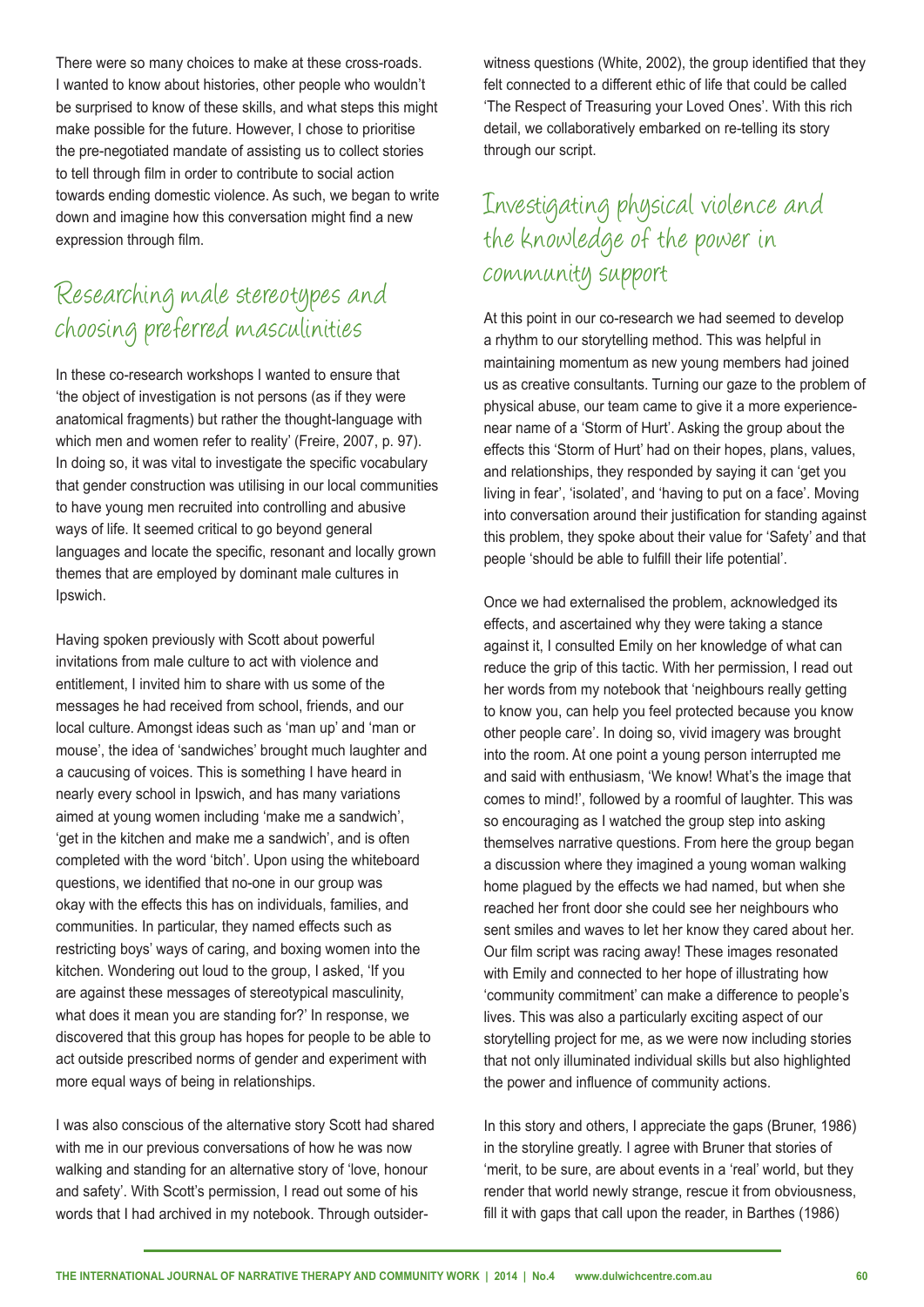sense to become a writer, a composer of a virtual text in response to the actual' (p. 24). It is my hope that these gaps will spark speculation and debate for future audiences to grapple with the complexities and dilemmas of responding to intimate partner and family violence. In this way, we have left room for multiple meanings, various responses and diverse dilemmas' to be brought forth from refection on the flm.

# Investigating social control and choosing your own freedom

As we researched the problem of social control as expressed through technological abuse, members of the group spoke about witnessing its effects as to 'limit and isolate'. On enquiring, 'Does this problem happen more in any particular places or situations?', they responded, 'It can happen anywhere, it doesn't matter where you are, even if they are not around', and 'Yeah, you can still feel someone's control and carry it with you'. Looking to develop a storyline in which the special skills, wisdoms and actions of the group were present in responding to this tactic and developing an alternative path, I asked them, 'Can you think of a time when you might have kept the problem at bay a little? Is there a special skill or some special knowledge that helps you in resisting the problem?' Emily answered quickly that she would tell herself and friends that, 'It's not okay, this doesn't happen in every relationship, and you still need to be your own people. There are things that are valuable and secure just to you.' Upon asking questions to generate visual images that might accompany these phrases, the group imagined including a girl on a skateboard in order to express their value that girls are capable of things outside restrictive sexist norms of identity and represent their value of embracing 'Freedom'.

However, having created a fourth and final scene with group members being taken up in other re-tellings and acting, we were short one female team member, who could preferably skate! I had been invited to play this role, however I had declined the invitation to be a fellow flm star in order to stay close to a de-centered (White, 1997a) ethic. So we invited a colleague of mine to be on the lookout for someone who might fit our search! Remarkably, she soon met a young woman at a school's workshop who expressed interest in being part of initiatives to reduce domestic and family violence. They had gotten talking about her arm in a sling and discovered that she had suffered the injury through her avid skateboarding! Perhaps unsurprisingly given its prevalence in our community, this young woman also knew quite a bit about suffering the effects of social control through technological abuse. As such, she was able to assist us to name it more appropriately as 'The Harsh Electricity of Limiting Choices'.

#### Book ends

Finally, we needed to create an introduction and conclusion to our film. Through time constraints and other circumstances. we had not been able to write this until our final creative workshop and voice-over recording session. However, this turned out to be a fortuitous accident, as refecting back across our adventure and the initial available flm footage, Emily spoke of how we had been 'binding our stories together' and that this experience had given her a greater sense of social justice and being part of a stronger community. These words seemed to fit perfectly in bringing our film to a close.

# Co-Creating Film

Once we had the shape of each story, we began to plan and engage in the flming of each. The flming of each vignette provided an avenue to:

- Experientially thicken alternative stories and special skills, knowledge and wisdom
- • Contribute to other members of the team through encouragements and supports
- Contribute to 'anticipated petitioners' (Johnson, 2010, p. 12) seeking wisdom in reclaiming their lives from tactics of violence
- Build on budding friendships creating antidotes to isolation and the ongoing effects of violence
- Generate a new experience and sense of self through migrations of identity

Across three days our team practiced, flmed, and recorded the script. During this time, I utilised 'skills of sitting within an experience; skills in building collegial relationships; skills of noticing when new understandings are coming about; and skills in highlighting those emergent understandings so that they do not get lost along the way' (Knowles, 2013, p. 43). Particular questions that I asked drawing on Knowles' (2013) work and re-membering practices (White, 1997b) included:

- • What do you think it took for you/someone else to do that?
- What do you think it says about the direction you/ someone else is heading in?
- What does it get you thinking of for yourself? For them?
- Who might not be surprised to know you have done this? What might they have seen you do in the past that mean they wouldn't be?
- What difference do you think you doing this today will make to you in the future?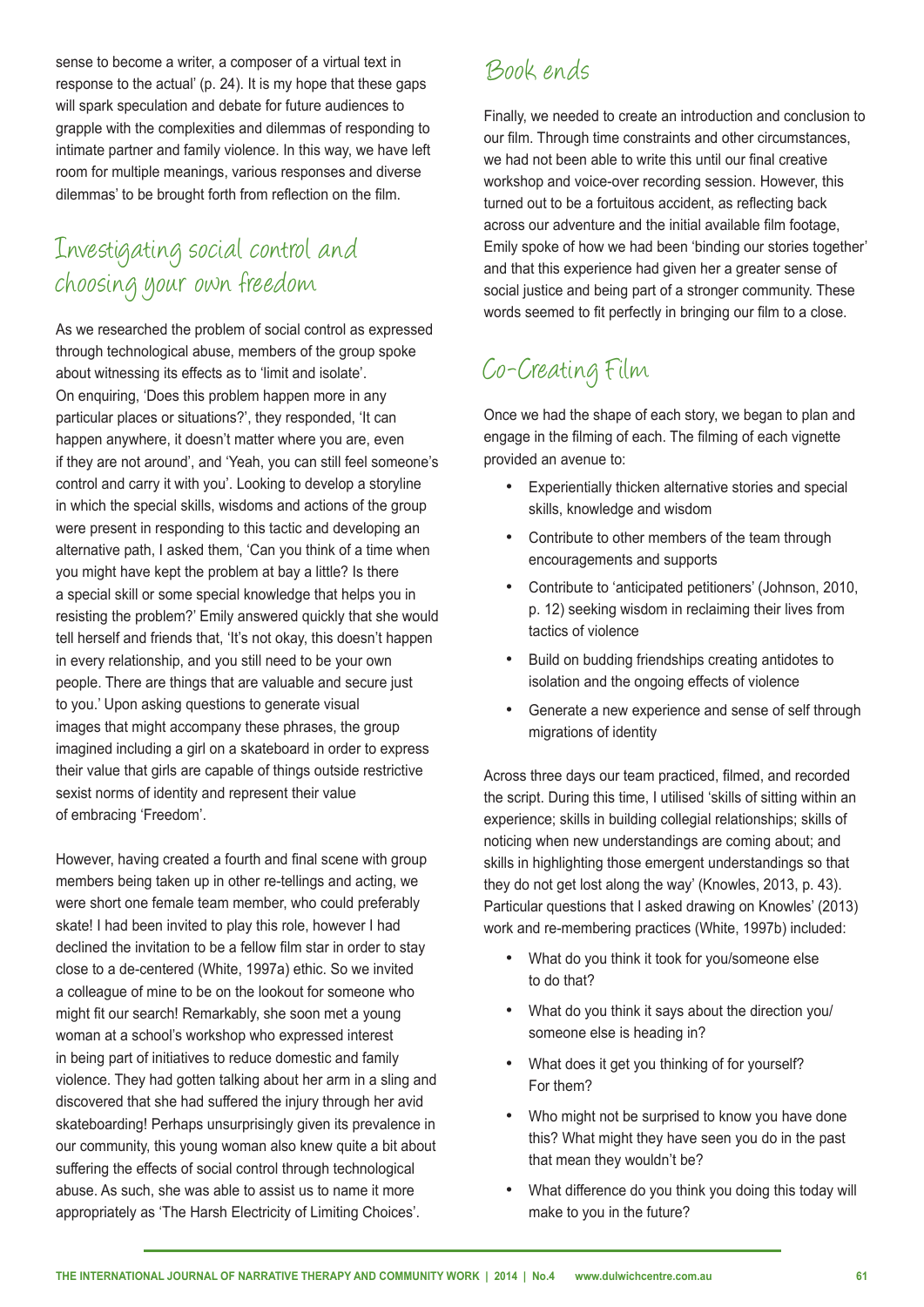In these flming events, I also drew on playful characterisation of problems (Wingard, 2010) stepping into my own limited acting abilities! Reading the script as young people acted out their responses, resistances and skills in facing the tactics of violence, I assumed the position of role-playing a problem (Sliep & CARE Counsellors, 1998). At times we paused and I drew into past conversations and brought present ideas and phrases we had discussed during our script-writing conversations to give further detail and richness to my character development. On refection, I believe that this gave young people an opportunity to respond to problems we were canvassing in a supportive and playful way rather than experience re-traumatisation.

# Gathering an audience and enabling contribution

*If our preferred story of who we are remains only a conversation in our own head, it will not have the sense of being real. This sense of realness or authenticity only comes when our preferred stories are witnessed and responded to by a signifcant audience.* (Russell & Carey, 2004, p. 67)

As we moved through each phase of the project, the intention of sharing the journey and flm with others was always with us. In conversations prior to deciding on even making a flm, some young people spoke about their hopes and intentions in creating something that would be made widely available to their communities in Ipswich, and online in order to contribute to communities of care and equality. In thinking about making the flm available to others, I also considered that 'the incorporation of a wider readership and the recruitment of an audience contribute not just to the survival and consolidation of new meanings, but also to a revision of the pre-existing meanings' (White and Epston, 1990, p. 191). This seemed vital to the life of the project and to the lives of young people. While I also experienced reticence about making such personal stories so public, I eventually decided that any material that was generated needed to be distributed according to the hopes, understandings, intentions and insider knowledges of those whose stories are at the centre.

In response to my concerns that young people might experience harsh criticism or bullying through online forums, I prepared and discussed with them this risk and we developed a scaffold of response within the team and other supports. This included a conversation around 'troll tactics' and their relationship to the sorts of violences we were responding to in our film. We remembered and drew on individual and collective skills, wisdom and knowledge in preparing to face new tactics. Scott provided us with a beautiful metaphor to hold close should anyone start to

experience these 'troll tactics'. He invited us to image that we are Frodo (Tolkien, 1979) on one side of a large door. Orks are on the other side of this door trying to get in. Frodo is pushing the door, and the Orks are pushing back. Scott said, 'But our team is like the rafters, we might not be able to see them in that moment, but they are there, holding up the door, they are our support'. It was from this place that we embarked on gathering a range of audiences for the flm. This has constructed opportunities for young people to be 'seen in one's own terms, garnering witnesses to one's own worth, vitality and being' (Myerhoff, 1986, p. 267), as well as to begin processes of mutual contribution (Denborough, 2008) between our team and other young people.

#### Letters and vox pop

The beginning audiences for the film included fellow students and conference attendees at the  $12<sup>th</sup>$  International Conference for Narrative Therapy and Community Work. I was particularly pleased to showcase the flm to audiences who carried an appreciation for insider knowledges, intentional understandings of identity, and the value of small and neglected actions towards preferred ways of life. I believe that recruiting audiences of this kind was signifcant in establishing a foundation from which young people were able to experience nuanced validation of their preferred stories.

In particular, screening Scott's story during a presentation to peers provided me with the opportunity to gather letter responses. On providing these letters to Scott over a milkshake, he was visibly moved. Letter after letter he said, 'Wow', 'I had no idea that my story could mean something to others', and, 'It's pretty cool the contribution I am making'. Scott told me that 'these letters mean the world to me' and he has pasted them up on his bedroom wall to remind him every day of the support he has. Scott also shared with me that he was able to attend his Year 12 graduation ceremony with pride rather than shame because of the offerings of this audience. These new identity conclusions were further strengthened on viewing a video of hearty applause on the conclusion of the flm during the 2104 International Conference for Narrative Therapy and Community Work. Scott said, 'You told me this happened, but it's another thing to see it'!

Although practices of applause bring with them the risk of condescension and judgement according to others' standards, given the artistic and creative context of the flm, applause seemed to suggest appreciation and a sense of the audience being touched by their stories. However, in order to mitigate these risks of applause, I also used 'vox pop' videos to provide outsider-witness responses back to the young people.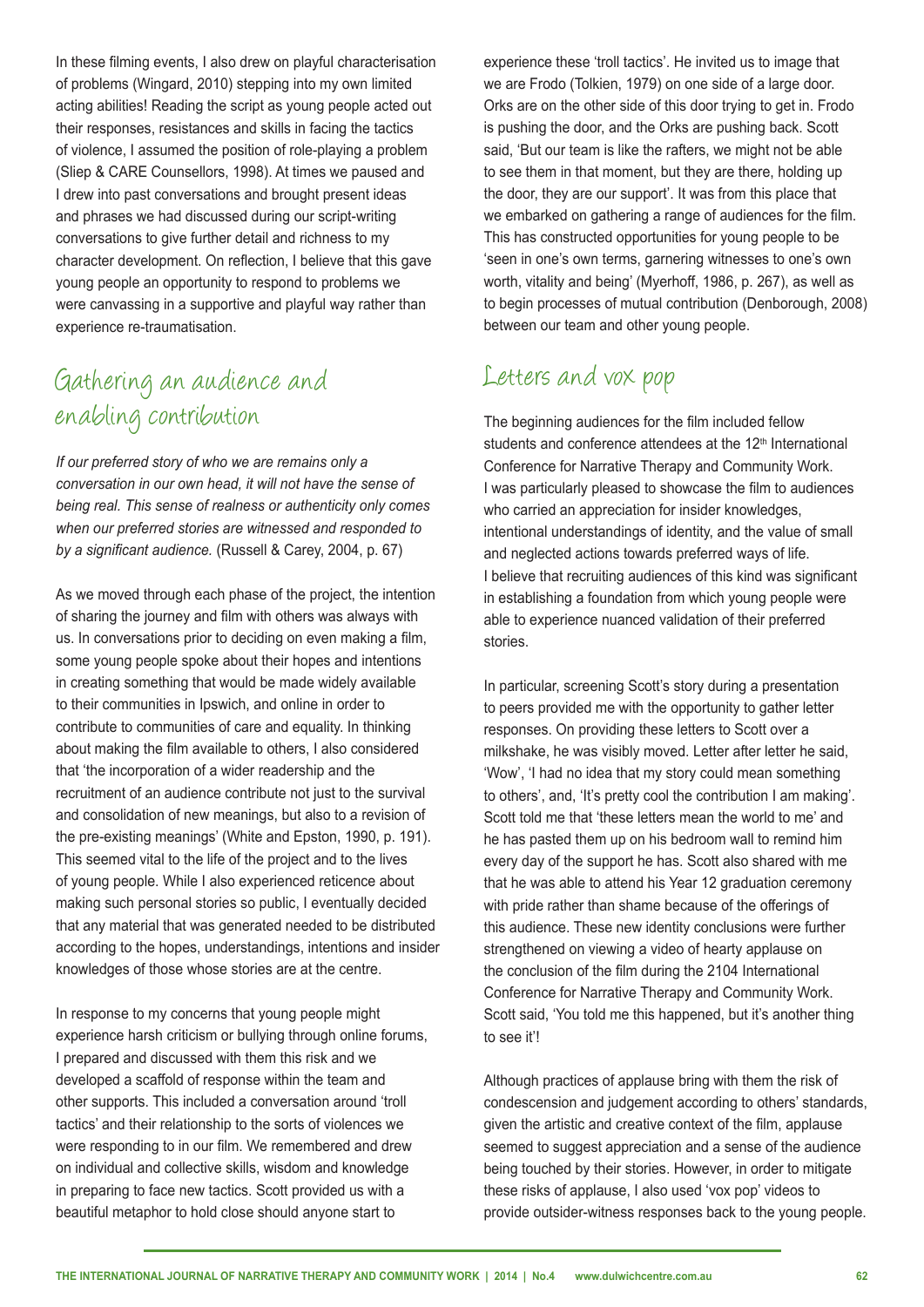Recruiting colleagues to interview audience members around the four categories of inquiry (White, 2007) ensured that responses developed 'deliberate links around shared values and commitments' (Russell & Carey, 2004, p. 76), and were specific to what the audience member was drawn to, what in their life it connected to, and how they had been moved on account of watching the flm. Whilst this outsider-witness practice was signifcantly adapted given the community work context and distance between audience members and young people, I believe it had, and will continue to have, signifcant effects on ensuring that the skills, knowledges and actions of young people in the flm are not lost but instead richly woven into their preferred and budding storylines.

#### Online witnesses

Another forum for the ongoing recruitment of meaningful outsider witnesses, extended acknowledgements and contribution exchanges, is the online blog that hosts the flm. You can fnd the blog here: https://fourstoriesflm.wordpress. com/. It is our hope that this forum will provide opportunities for connection and exchange between our team of young people and others in many other places. In particular, our tab 'An Invitation' offers audiences' outside-witness questions to respond to, either just in their own lives, or to also email to the young people at the centre of the flm, via the Domestic Violence Action Centre (www.iwcadv.org.au). We invite you to be a witness!

#### Celebrations, special screenings and certificates

*Ceremonies are rituals that acknowledge and 'regrade' people's lives, in contrast to many rituals of contemporary culture that judge and degrade peoples lives.* (White, 2007, p. 165)

While this project will be ongoing and young people intend to host discussions at their schools in coming years as peer educators, it seemed important to draw this phase of the project to a close with celebration, ceremony, and certifcates. As such, I convened a 'special premiere screening'. This involved invitations, a full wall projector, cushions, popcorn, and pizza. There was a buzz in the room! As we prepared to show the film for the first time with all of us present, we took a minute to acknowledge the significance of the moment and appreciate how far we had come. As we dimmed the lights, a quiet anticipation fell. When the credits rolled up and the lights came on a joyous cheer rang out.

In the following moments of celebration I called out each person's name and awarded them a certifcate. In creating these certifcates, I had considered that 'language plays a very central part in those activities that defne and construct persons, and if written language makes a more than signifcant contribution to this, then a consideration of modern documents and their role in the redescription of persons is called for' (White and Epston, 1992, p. 188). This certifcate hoped to describe those skills and contributions that had emerged through our work together and which documentation might contribute to a 'legitimation of alternative knowledges' (Epston & White, 1992, p. 16), enabling them to be acknowledged and, as such, be more available in future endeavours. The certificate hoped to 'amplify the alternative stories of their lives and see them accomplishing a greater sense of infuence over their experience' (Mann, 2002). An example of these certificates is provided below. On receiving this document, a number of young people posted pictures of them on their Facebook pages. Scott's reads; 'Four Stories film is released in five days. Jeez, the amount of knowledge, experience and skills I have absorbed from this project is amazing. I'm proud to take them with me into the world. I've had the privilege of working with some amazing people in the past few months, so unfortunate it's come to an end. But then again, more accurately, it's only just beginning.'

## Dilemmas along the way: Considering operations of power and privilege

Considering my ethics in this work and acts of accountability to positions of privilege, including but not limited to my whiteness, professional status, ableness and adultness, has been an ongoing endeavour. Across this project I have attempted to grow my noticing of the ways I negotiate and respond to power and privilege in my relationships, and become more conscious of my participation in dominant discourses. Reference to 'an invitation to address privilege' (Raheim, White, Denborough, et. al), and the work of Susan Young (2004), has assisted me to continue to remember, acknowledge, account for and address the privileges that I have accrued through no effort or work of my own and which have come through the domination and oppression of others. This project offered me many opportunities to refect on these themes, a few of which I will canvas here.

## Dilemmas and responses

A signifcant condition for the development of this project was a desire to pursue an ethic of 'margin-in … which values the experience of people at the margins of any dominant culture or at the bottom of any cultures hierarchies and takes a strong ethical stance in favour of making space for such people's voices to be heard, understood and responded to'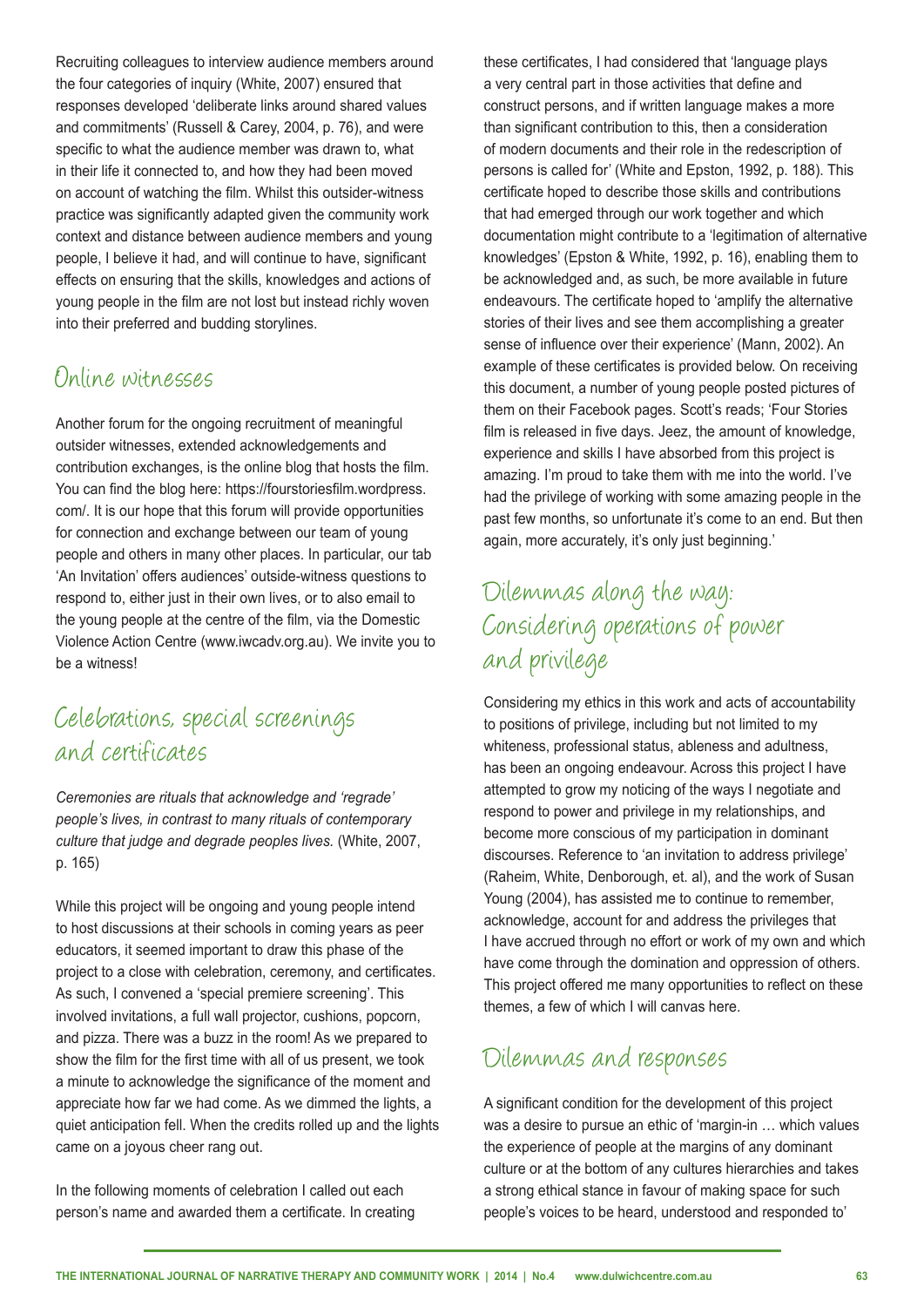S *This certificate acknowledges that the* Four Stories Film *Was courageously created with and impossible without*  Scott The Team recognizes that Scott offered his many skills, knowledge and expertise in reclaiming your life from the tactics of family violence, including the Dark Pressure To Man Up. We appreciate Scott's jokes, his vast knowledge of film, his acting abilities and his love for his Nan. We recognize the actions he has taken through our journey together to reduce the grip of domestic and family violence on his life, others lives and our Ipswich Communities. Members of 'The Team' Phillipa Johnson Cook Project Coordinator December 2014 S

(Freedman & Combs, 1996, p. 266). However, this was not always straightforward! One dilemma in particular provided me with the opportunity to experiment with narrative practices in steering a course of accountability through some murky waters. In the early stages of our creative workshops, some young people had ideas of replicating particular frameworks of storytelling, drawing on individualistic, grand and heroic actions of established and powerful actors in our community such as our Mayor and famous footballers. At the time, I felt faced with two choices. I wondered whether to exert my adult and professional privilege and move us away from a vision the young people were expressing, in order to ensure that we weren't participating in thickening the domination of powerful voices in being heard on these issues. On the other hand, should I honour where the young people were taking us as insider experts but, in doing so, continue to participate in dominant tropes of heroism in social change movements, thus possibly silencing the powerful knowledge I knew resided in their experiences and wisdoms? In this situation, I was reminded as Vikki Reynolds contends that 'all positions are political' (Reynolds, 2010, p. 53). In an attempt to hold myself accountable to these positions, I asked myself the question she offers us, 'How am I attending to power in this moment?' (Reynolds, 2010, p. 121)

In response, I sought consent to take a detour from our creative imaginings at this time, to deconstruct where the idea that famous folks have all the answers or should be the ones doing all the talking might have come from. What is its history? Who has it served? What have its effects been? Are these effects in line with their hopes and intentions? Which ones might be, and which ones not? Why or why not? What does this tell us about what is important for us to hold onto? What should we let go of? What might be some of the other ways we could shape our film to stay close to these hopes and intentions? In this way, I resisted stepping into an expert role and dictating where to from here, but I also attended to the politics of whose voice is heard, what is said, and who is positioned as the authority on the tactics of violence they have experienced. I agree with Findlay that a 'naming of dominant cultural ideas can assist people to then examine and question these ideas and, if they wish, to consider ways to counter their negative effects in their lives' (Findlay, 2012, p. 16).

Another ethical dilemma I faced during our project was fnding ways to illuminate the resistance knowledges (Wade, 1995) of young people without presenting them as the solution to violence. Familiar with the ways in which our language, service delivery systems and cultural discourses often locate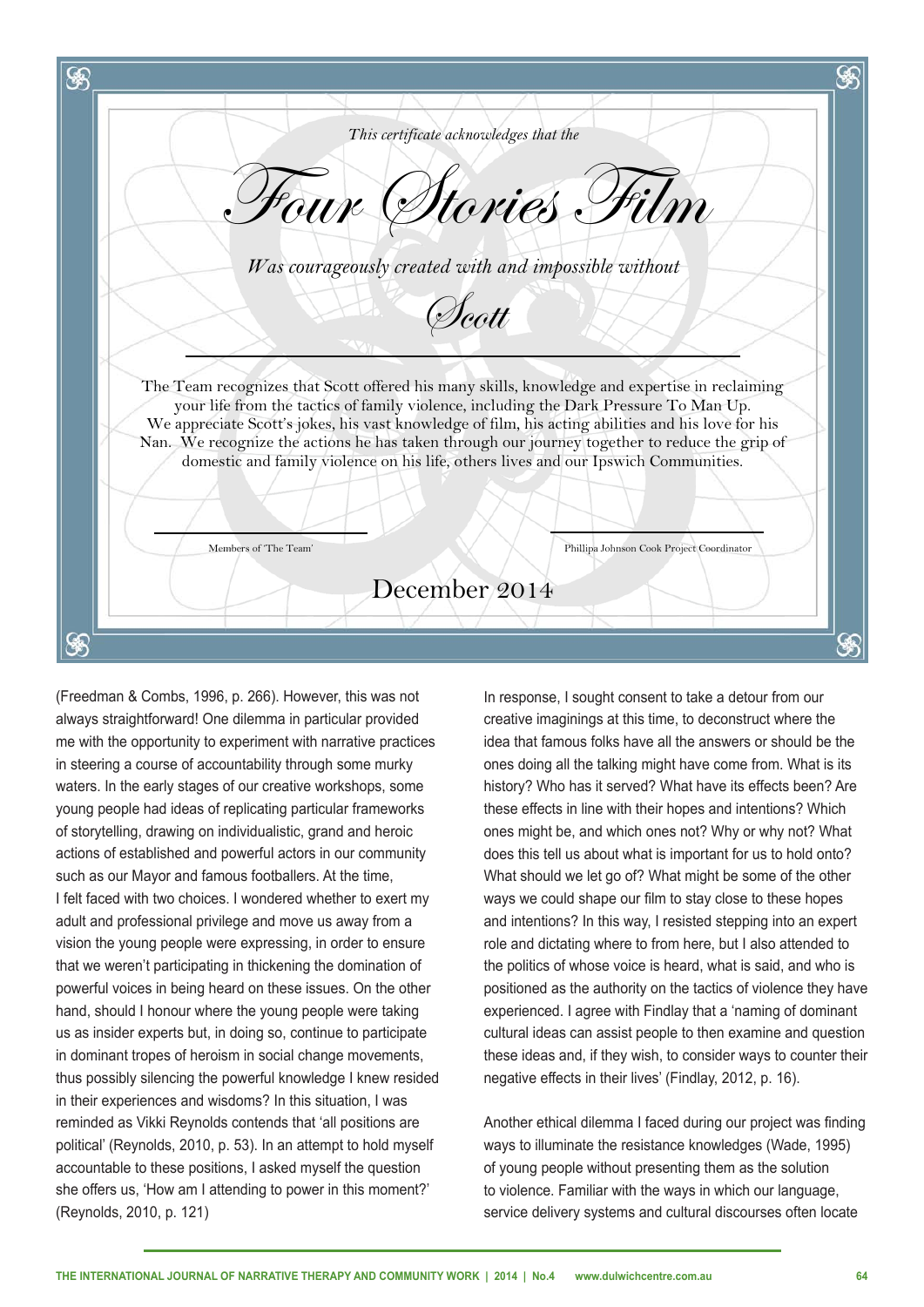responsibility for solving violence and its effects with those suffering under its voke. I hoped to find ways to navigate this delicate distinction. In doing so, I found it helpful to return to the consideration that we 'witness resistance, not because it stops the abuses of power, but because attending to resistance amplifes the person's sense of autonomy and their attempts to keep a grasp on their dignity' (Reynolds, 2010, p. 52). I am under no illusions that the alternative knowledges presented in the flm will in some way stop abuse. We do hope, however, that these stories might spark and support possibilities for social movement (Denborough, 2008) towards gender justice.

# Warnings

Finally, I want to be clear that by no means does this project represent a right way, a safe way, or a replicable way, to engage with narrative practices, young people, and flm. It is my belief that we make the road by walking (Horton & Freire, 1990), and that the roads we create are often through very different terrains. It is imperative that this project and film be understood through its locally grown roots and locally borne fruit. I think it is also important to acknowledge that there are many gaps, failings and imperfections to this project that I have not detailed. As such, I invite you to consider this work with a 'hopeful yet sceptical position' (Kvale, 1996; Reynolds, 2010, p. 32) and with tentativeness for its usefulness in your context.

# Looking forward and reflecting back

As completion of the project drew near, I took some moments with the group to reflect back to where we had come from. where we stood in that moment, and what was next. Some of these refections happened on completion of the fnal day of flming, during our frst flm screening, and throughout some individual conversations. I have provided some of that feedback here:

- 'Inspirational. It's crazy how things in our minds can turn into like a beautiful thing. We've put it down on paper and now it's a visual and it's going to be shown to other people, so hopefully it can change the face of domestic violence and show other people how this issue is such a big issue in our community today.'
- 'It's amazing what a small group of people can do.'
- 'I can't believe we did it.'
- 'Wow, I kinda think back to that day and to where we are at now and it just seems like a million miles away – I went into that room not knowing up from down or where we are going, and somehow it just developed and formed into something really amazing.'
- • 'You're part of something bigger when you come together.'
- • 'It has so much meaning and memory.'

Conversations that have been of great signifcance to me across this project often happened while I was driving, making it hard to capture the exact words of each young person. One of these conversations stood out to me as I think about the implications this work has for my community, my work, and others. As such, I have tried to capture it as accurately as possible here. It was a stormy night and I was slowly and carefully navigating my car through the wet streets of Ipswich. Having just pulled out of the driveway from our first film screening, I was privileged to get to listen in to Emily and Scott's conversation as they excitedly chatted away about the flm and all the things they were hoping to do with it in the coming year. As we pulled away from Emily's house and she walked inside, Scott said to me, 'You know, Emily said tonight that I am one of her good friends'. A sense of serious but wondrous happiness seemed to take up our car. Scott went on to say, 'Even though it's the end, I guess it's really just the beginning', and, 'Next year we are going to make another flm with all the skills we learnt'. It seems that Scott's participation in the process, journey and flm has built a foundation from which further action and learnings might emerge. It seems as if narrative practices and processes have assisted young people to build meaningful friendships, 'deploy their knowledges more knowingly, increase their own authority in matters of their concern and decrease their dependency on expert knowledges' (Epston & White, 1990, p. 24). My heart was very full.

To me, the process of making this flm and taking this journey offers a fragment, a crack in the door, towards the ways in which illuminating the knowledges, initiatives and contributions that young people have to offer, can provide us with energising, new and creative ways to understand the tactics of violence, take a stand against their effects, and claim preferred identities and ways of life. As Hedtke contends, 'I believe narrative practice invigorates life, and strengthens the stories that people can live by, while upholding love, even in the face of the unthinkable' (2014, p. 5). To me it also offers insight into the power of community wisdom in the pursuit of liberation.

*You can watch the flm here: https://fourstoriesflm.wordpress.com/*

*Or here http://vimeo.com/111482868*

*You can request a link or password if needed at cdworker@iwcadv.org.au*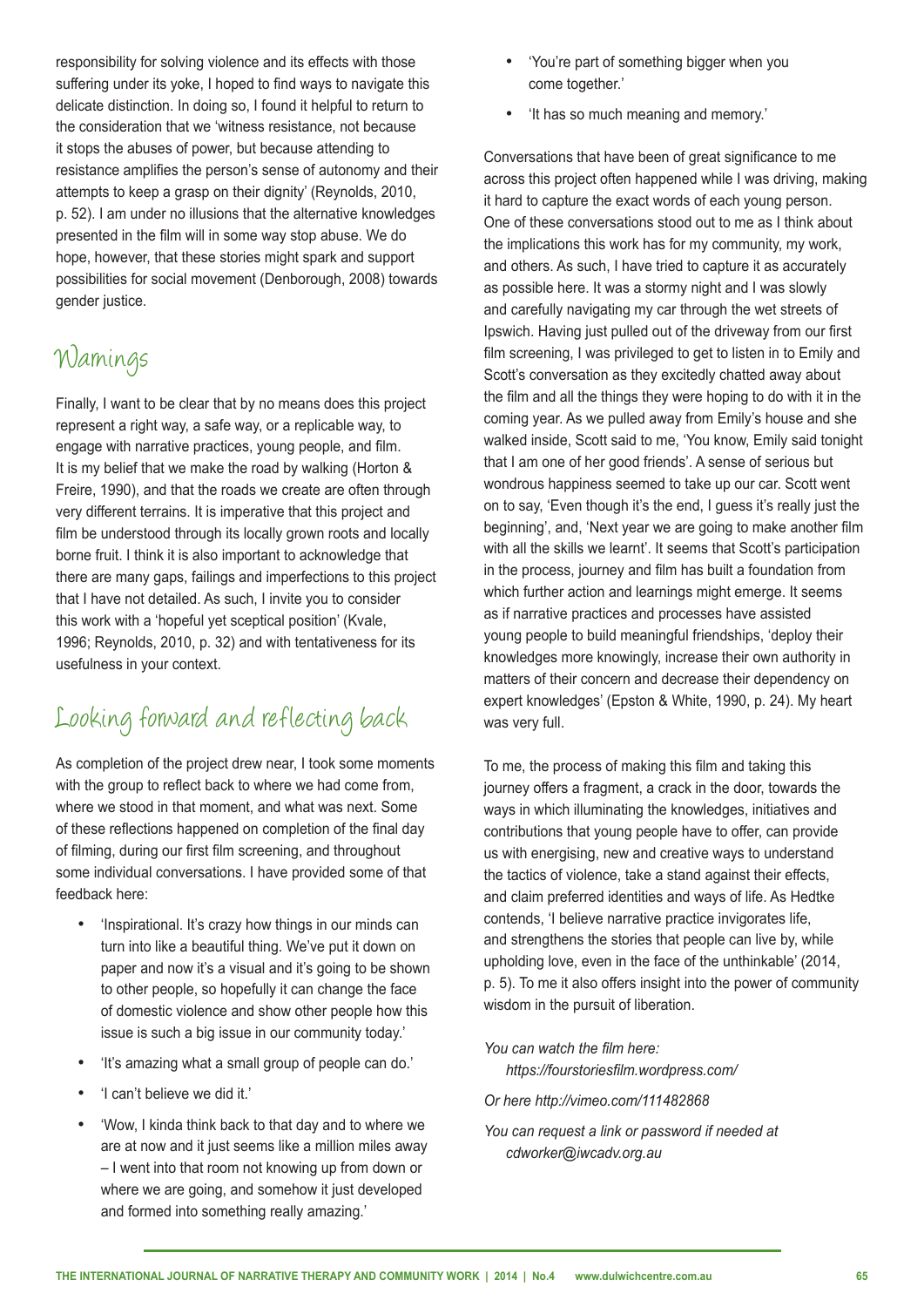## References

- Bruner, J. (1986). Two modes of thought. In J. Bruner, *Actual minds, possible worlds* (pp. 11–43). Cambridge, MA: Harvard University Press.
- Creative Interventions (2014). Resources for everyday people to end violence. Retrieved 4 April, 2014 (http://www.creativeinterventions.org/)
- Denborough, D. (1995). Step by Step: Developing respectful and effective ways of working with young men to reduce violence. *Dulwich Centre Newsletter,* Nos. 2&3, 72–89.
- Denborough, D. (2008). *Collective narrative practice: Responding to individuals, groups, and communities who have experienced trauma*. Adelaide, Australia: Dulwich Centre Publications.
- Denborough, David. (2012). A Storyline of Collective Narrative Practice: A history of ideas, social projects and partnerships. *International Journal of Narrative Therapy & Community Work*, (1), 40–65.
- Denborough, D., Freedman, J., & White, C. (2008). *Strengthening resistance: The use of narrative practices in working with genocide survivors*. Adelaide, Australia: Dulwich Centre Foundation.
- Epston, D., & White, M. (1990). Consulting Your Consultants: The documentation of alternative knowledges. *Dulwich Centre Newsletter,* No.4. Reprinted in D. Epston & M. White (1992), *Experience, contradiction, narrative and imagination*. Adelaide, Australia: Dulwich Centre Publications.
- Epston, D. (2013). Innovations in Practice. *International Journal of Narrative Therapy and Community Work*, (4), 1–3.
- Findlay, R. (2012). Talking About Sex Narrative approaches to discussing sex life in therapy. *International Journal of Narrative Therapy and Community Work,* (2), 11–33.
- Freedman J., & Coombs, G. (1996). *Narrative therapy: The social construction of preferred realities*. New York, NY: W. W. Norton.
- Freedman, J. (2013). Explorations of the Absent but Implicit. *International Journal of Narrative Therapy and Community Work*,  $(4)$ , 1–10.
- Freire, P. (2011). *Pedagogy of the oppressed.* New York, NY: Continuum.
- Gatensky, H. (1996). Circle Justice. In Denborough, D. (Ed.), *Beyond the prison: Gathering dreams of freedom (pp. 181–199).* Adelaide, Australia: Dulwich Centre Publications.
- Geertz, C. (1973). *The interpretation of cultures: Selected essays*. New York, NY: Basic Books.
- Handsaker, R. (2012). Opening up the Counselling Room: The joining of stories as a political act. *International Journal of Narrative Therapy and Community Work*, (3), 1–10.
- Hedtke, L. (2014). Creating Stories of Hope: A narrative approach to illness, death and grief. *Australian and New Zealand Journal of Family Therapy,* 35, 4–19.
- Hooks, B. (2003). *Teaching community: A pedagogy of hope*. New York, NY: Routledge.
- Horton, M., & Freire, P. (B. Be.., J. Gaventa & J. Peters, Eds) (1990). *We make the road by walking: Conversations on education and social change.* Philadelphia, PA: Temple University Press.
- Incite! (2001). Critical Resistance Statement: Gender violence and the prison industrial complex. Retrieved April 20, 2014 (http:// www.incite-national.org/page/incite-critical-resistance-statement)
- Jenkins, A. (1990). *Invitations to responsibility: The therapeutic engagement of men who are violent and abusive*. Adelaide, Australia: Dulwich Centre Publications.
- Johnson, L. (2010). A Child's Voice: Family narrative therapy. *International Journal of Narrative Therapy and Community Work,*   $(4)$ ,  $3-14$ .
- Kim, M. (2007). Alternative Interventions to Violence: Creative interventions. In A. Yuen & C. White (Eds.), *Conversations about gender, culture, violence & narrative practice*. (pp. 31–41). Adelaide, Australia: Dulwich Centre Publications.
- Knowles, B. (2013). Journeys in the Bush. *International Journal of Narrative Therapy and Community Work*, (3), 39–48.
- Kuhn,T. (1962). *The structure of scientifc revolutions.* Chicago, IL: University of Illinois Press.
- Kvale, S. (1996). *Inter-views: An introduction to qualitative research interviewing*. London, UK: Sage Publications.
- Ledwith, M. (2005). *Community Development A Critical Approach*. Bristol, UK: The Policy Press.
- Mann, S. (2000). Collaborative Representation: Narrative ideas in practice. *Gecko: a journal of deconstruction and narrative ideas in therapeutic practice*, (2), 39-49.
- Myerhoff, B. (1986). 'Life not death in Venice': Its second life. In V. Turner & E. Bruner (Eds.), *The anthropology of experience* (pp. 261–286). Chicago, IL: University of Illinois Press.
- Pharr, S. (2004). Plenary Address at the Revolution Will Not Be Funded conference, University of California, Santa Barbara, April 30.
- Raheim, S., White, C., Denborough, D., Waldegrave, C., Tamasese, K., Tuhaka, F.,Franklin, A., Fox, H., & Carey, M. (n.d.). An invitation to narrative practitioners to address privilege and dominance. Retrieved from http://www.dulwichcentre.com.au/ privilege.html
- Reynolds, V. (2010). Doing justice as a path to sustainability in community work. Retrieved from http://www.taosinstitute.net/ Websites/taos/Images/PhDProgramsCompletedDisser tations/ ReynoldsPhDDisser tationFeb2210.pdf
- Reynolds, V. (2013). Centering Ethics in Group Supervision: Fostering cultures of critique and structuring safety. *International Journal of Narrative Therapy and Community Work*, (4), 1–13.
- Russel, S., & Carey, M. (2004). *Narrative therapy: Responding to your questions*. Adelaide, Australia: Dulwich Centre Publications.
- Sliep, Y. & CARE Counsellors (1998). *Pang'ono pang'ono ndi mtolo* – little by little we make a bundle. In C. White & D. Denborough (Eds.), *Introducing narrative therapy: A collection of practicebased writings* (pp. 141–156). Adelaide, Australia: Dulwich Centre Publications. (Reprinted from Dulwich Centre Newsletter, 1996, (3), 3–11.)
- Smith, A. (2010). Beyond Restorative Justice: Radical organizing against violence. In J. Ptacek (Ed.), *Restorative justice and violence against women* (pp. 255–278). New York, NY: Oxford University Press
- Stop Violence Everyday (2014). Storytelling and Organizing Project. Retrieved April 20, 2014. (http://www.stopviolenceeveryday.org/)
- Tolkein, J. R. R. (1979). *The Hobbit*. London, UK: George Allen & Unwin Publishes Ltd